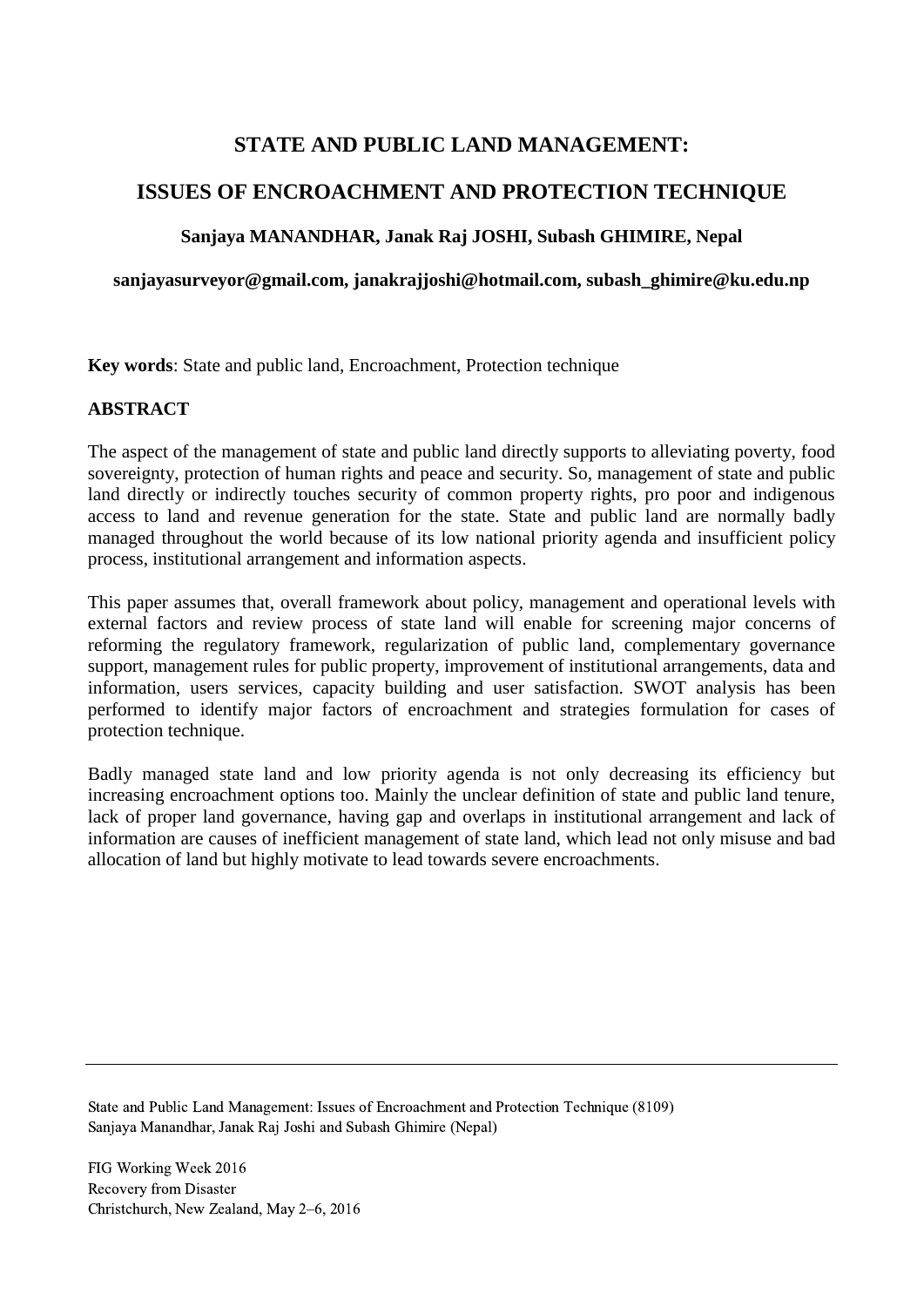## **STATE AND PUBLIC LAND MANAGEMENT:**

## **ISSUES OF ENCROACHMENT AND PROTECTION TECHNIQUE**

**Sanjaya MANANDHAR, Janak Raj JOSHI, Subash GHIMIRE, Nepal**

### **1 INTRODUCTION**

There are 1.6 billion poor people living in forested lands worldwide, nearly 80 percent of which is considered public and state land (Franco, 2008). Considering protection of state and public land is important issue of every national land administration because it is directly related with socioeconomic development perspective and environmental sustainability of a country. It is important aspect as management of state and public land directly supports to alleviating poverty, food sovereignty, protection of human rights and peace and security. The management of state and public land directly or indirectly touches security of common property rights, pro poor and indigenous access to land and revenue generation for the state(FAO, 2013).

Generally, State land covers all land which is in control of state i.e. government owned land and public lands. State and public land tenure almost refers common property system. The existence of common property systems in many parts of the world imitates the importance of social relations as composite scopes of land tenure (Zhao, 2013). The equitable access on land for all social group is crucial for social agreement, which can be fulfilled by management of state and public land. State and public land management is a critical factor for ensuring good governance in the land administration of a country. So, this study mainly aims to identify issues of encroachment and development of protection technique

There is normally ambiguity in influential roles and responsibilities, a lack of accountability or procedure in the systems of distribution, appropriation, disposal or use of state and public land, and a lack of information on state resources (Zimmermann, 2008). Many different authorities and administrations have the legal responsibility to maintain records of state and public land and to protect it. There is more emphasis on the maintenance of records rather than the physical maintenance and management of state and public lands. The encroachment of state and public land is more affected by country's policy, process and institutional arrangement being existence of duplication, gap in responsibility. State and public land property are often mismanaged, and nearly all countries underutilize these resources in case of its use. Public land management is quite often inconsistent and argumentative because it is ruled by a top-down process that encourages favors to special benefits and stimulates divergence to obtain such favoritisms.

State and Public Land Management: Issues of Encroachment and Protection Technique (8109) Sanjaya Manandhar, Janak Raj Joshi and Subash Ghimire (Nepal)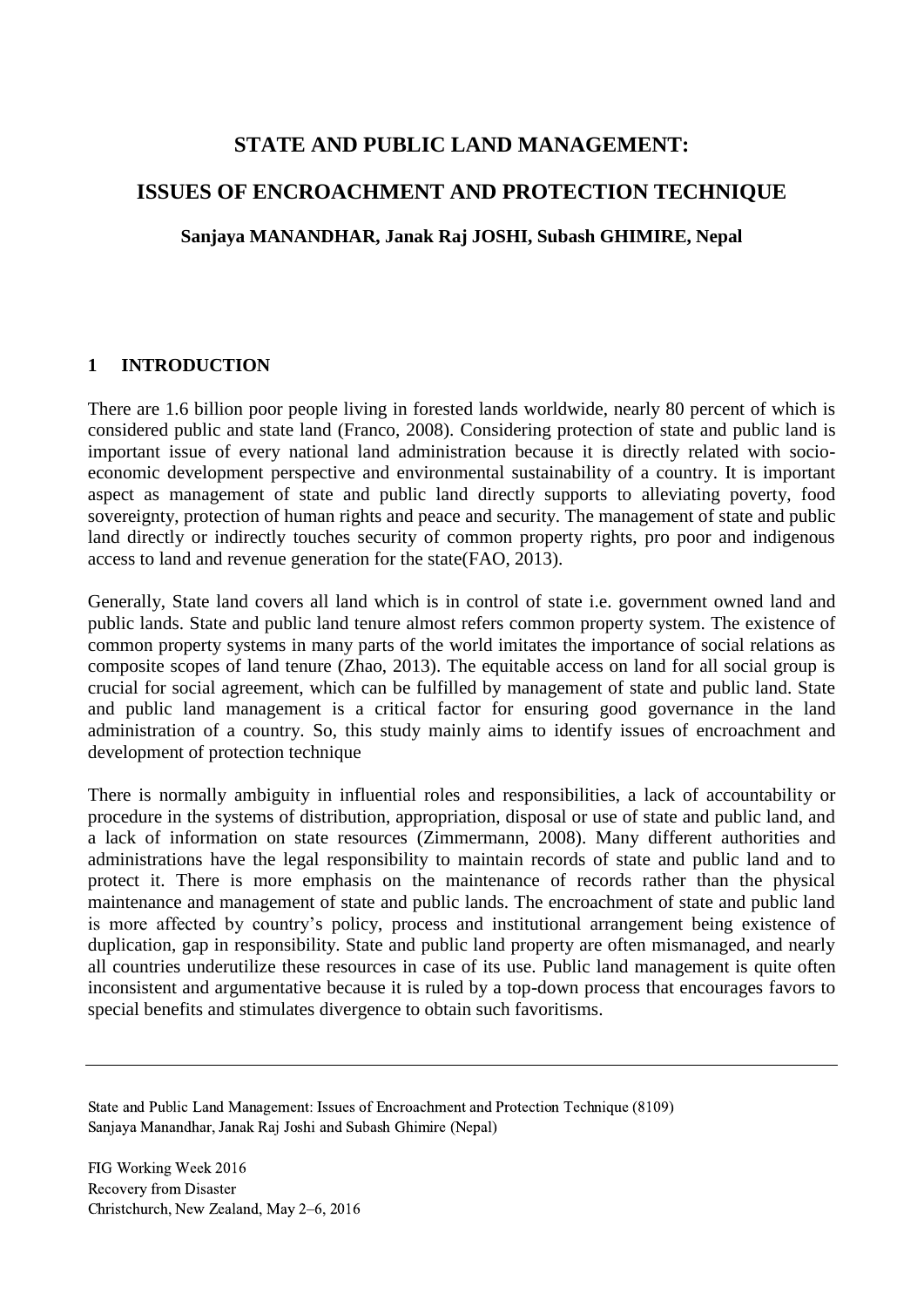The conceptual framework for the study is set out in terms of policy aspect, institutional arrangement aspect and land information aspect for state and public land management. Identification of different aspect, indicators and best practices related to state and public land management are important part of study to recognize key factors of state and public land encroachment. After discussion and assessment about indicators and best practices, the conceptual framework performs SWOT analysis to formulate strategy. Conceptual framework for protection technique of state and public land management is shown as given [Figure 1.](#page-2-0)



Figure 1: Conceptual framework

## <span id="page-2-0"></span>**2 STATE AND PUBLIC LAND MANAGEMENT: AN EXPERIENCE**

State land management is the management of all state and public land (F. Thiel, 2009). Public land is base of development of any country to its social, economic and environmental perspective. Public land is highly important for public benefit. If it is properly managed and preserved, it can be an important resource for populaces and permits for sustainable development based on a rational stability of social needs, economic activity and ecofriendly management (Grover, 2008).It is directly related to income generation and access to land for poor people of nation. Public Land Management is the better technique for optimum utilization of natural resources of country.

Willi Zimmermann describes that the value of public land management by some of the statistics introduced as 37% surface area of the planet was owned by 147 states in which ultimate landownership was vested in the state and 21% of the planet was owned by 26 monarchs who held ultimate landownership. A further 30% of all land was common property, mostly in the form of property rights on state land (Grover, 2008).

State and Public Land Management: Issues of Encroachment and Protection Technique (8109) Sanjaya Manandhar, Janak Raj Joshi and Subash Ghimire (Nepal)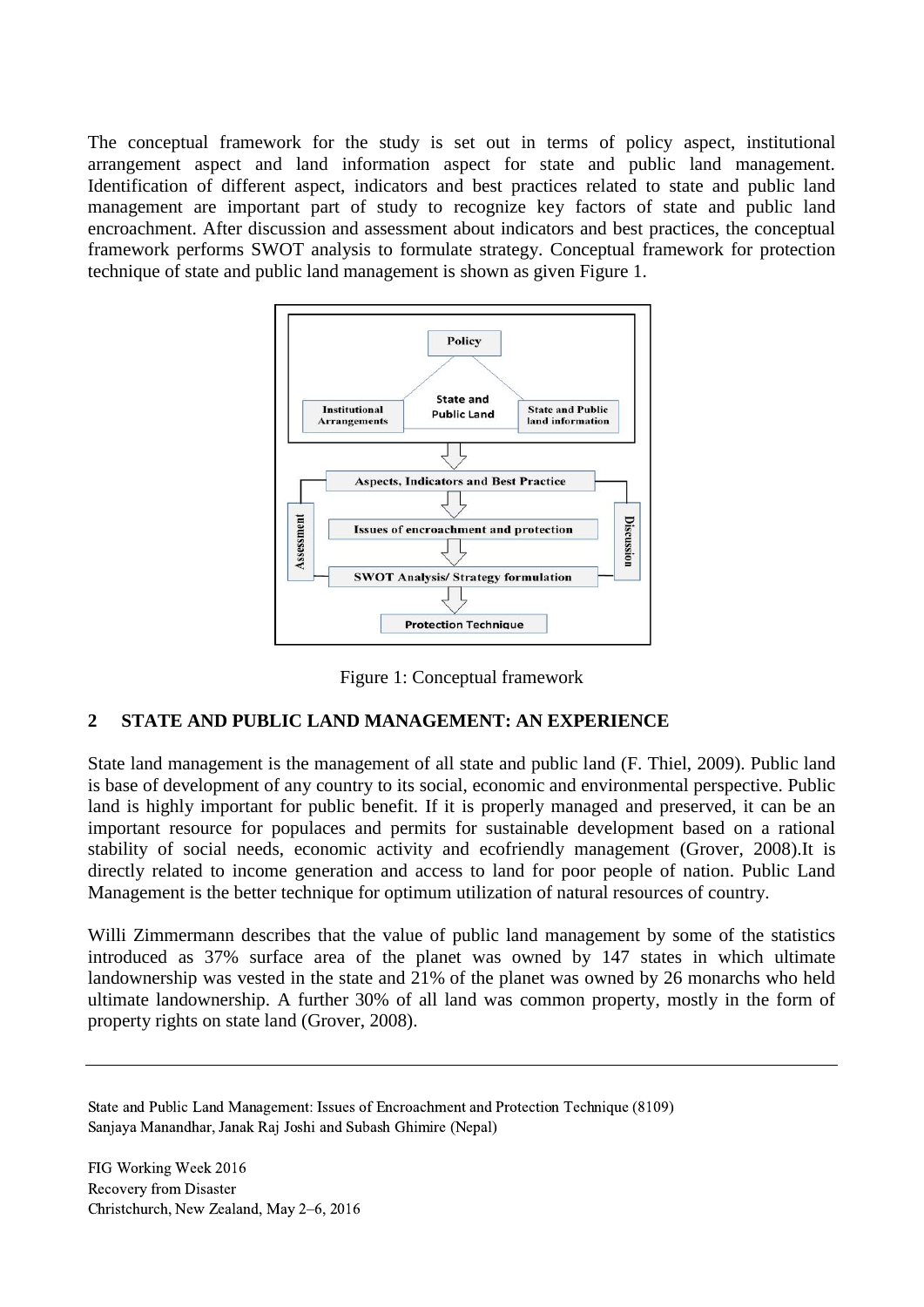### **2.1 The community and public land**

Scholars, Gordon, Demsetz, and Hardin exploded a general concern that when property rights related to a valuable resource did not exist, the resources would be over collected (Ingram & Hong, 2009). The concept 'Tragedy of Commons' is more relevant with state and public land management. There appears some truth in the conventional belief that everybody's property is nobody's property. The property and wealth easily available for all is valued by none because he who is impulsive enough to wait for its proper time of us will only find that it has been taken by another(Gordon, 1954). In agrarian cultures, the social owner of common land is consistently a community. It is a fact that, generally, the larger a river, the less localized the claim upon it. As a rule, forest, pasture, marshland, and rangeland falling within the area of a particular group, village, or village group, are considered the assets of that community (Alden, 2011).

#### **3 ASSESSMENT FRAMEWORK**

The way forwarded to evaluate the performance with well-defined objectives, clear strategy, outcomes and evaluation component can be adjusted with the diverse organization level such as policy level, management level and its external factors and review process described by (Steudler, 2004). As (Zimmermann, 2008) advocated about the following policies for improving the management of public lands i.e. Reforming the regulatory framework, the regularization of public land, land management rules for public property, fair and just compulsory acquisition, complementary governance support and the improvement of institutional arrangements are selected as possible aspect of public land management considering its policy, management and operational level of evaluation.

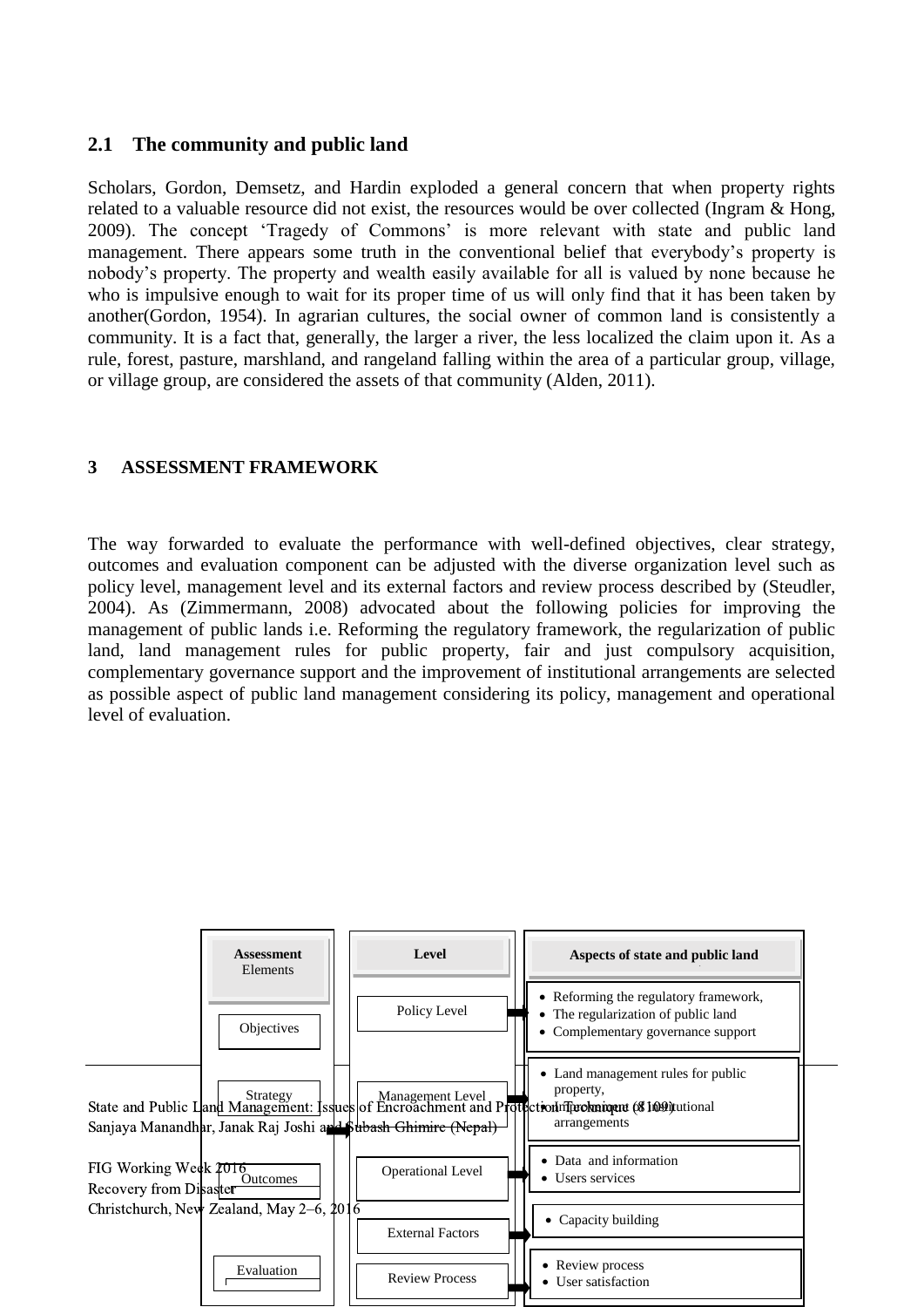<span id="page-4-0"></span>Figure 2: Overall evaluation framework adapted by concept of (Steudler, 2004) and (Zimmermann, 2008).

Data and information, Users services, Capacity building, Review process and User satisfaction aspect are chosen from "*Summary of evaluation framework for land administration systems*"(Steudler, 2004). For assessment of paper objective, [Figure 2](#page-4-0) shows the overall evaluation framework for public land management with combined conceptualization of scholar (Steudler, 2004) and (Zimmermann, 2008).

### **3.1 Possible aspects, elements, indicators and good practice criteria**

This part tries to list possible aspects, elements, indicators and good practice criteria with reference of pre described framework as per [Figure 2,](#page-4-0) which shows systematically different five levels and possible aspects within. There are lists of selected elements assuming that it will support to meet study objectives. Indicators and good practice are defined with review of literatures and country context of Canada, New Zealand and Korea assuming that these countries are better in public land management. Further, these selected elements and indicators are used for data collection methods.

Table 1: Identification of possible aspects, elements, indicators and best practice

| Level     | <b>Possible Aspects</b>     | <b>Elements</b>                        | <b>Indicators</b>      | <b>Good Practice</b> |
|-----------|-----------------------------|----------------------------------------|------------------------|----------------------|
| P.<br>Lic | Reforming the<br>regulatory | Definition of state<br>and public land | Use, Ownership defined | Clear Definition     |
|           |                             |                                        |                        |                      |

State and Public Land Management: Issues of Encroachment and Protection Technique (8109) Sanjaya Manandhar, Janak Raj Joshi and Subash Ghimire (Nepal)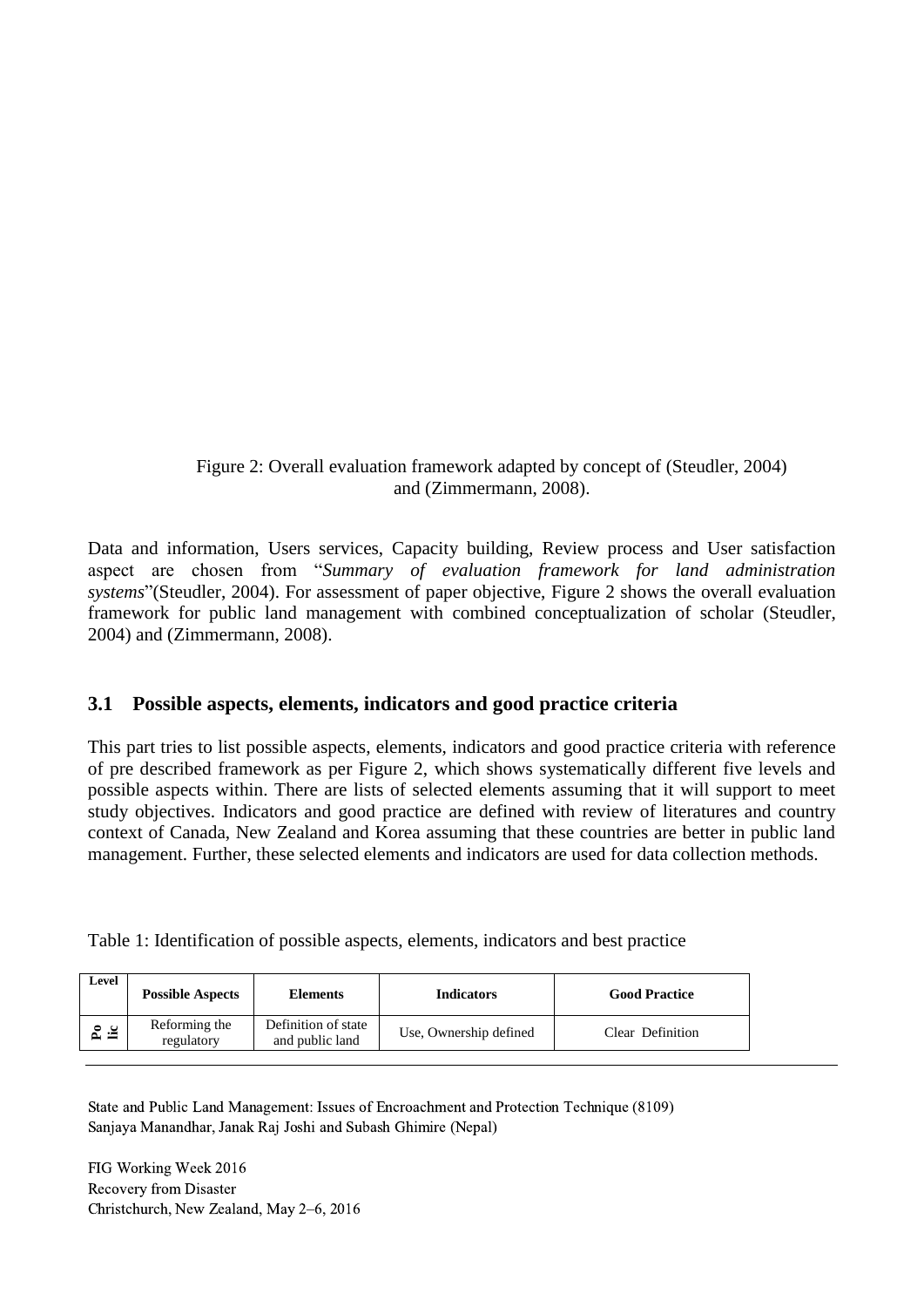|                            | framework                                       | Rights offered<br>Land right       |                                                                                               | Secured right                                                                                |
|----------------------------|-------------------------------------------------|------------------------------------|-----------------------------------------------------------------------------------------------|----------------------------------------------------------------------------------------------|
|                            | Regularization of<br>public land                | Formalization of<br>informal right | Certificate of formalization                                                                  | Certainty of rights<br>(temporal/use)                                                        |
|                            | Complementary<br>governance<br>support          | Legitimacy                         | Legitimate procedures                                                                         | Consistent and coherent                                                                      |
|                            |                                                 | Fairness                           | Fair allocation of<br>state/public land and rights                                            | Un-biased allocation of land<br>and rights                                                   |
|                            |                                                 | Participatory                      | Participation of<br>stakeholders in all kind of<br>decision making                            | Each of the decision are taken<br>from the active participation of<br>relevant stakeholders  |
|                            |                                                 | Accessibility                      | Accessibility options and<br>privileges to general users                                      | Open, transparent, and simple<br>system for accessing the data                               |
|                            |                                                 | Transparency                       | Access to information                                                                         | There is a good mechanism of<br>accessing the data                                           |
|                            |                                                 |                                    | Awareness                                                                                     | General users are aware of the<br>availability of information                                |
|                            |                                                 |                                    | Publicity                                                                                     | Data, charts display Example:<br>Signboard                                                   |
|                            | Land management<br>rules for public<br>property | Maintenance of<br>Cadaster         | Cadastral Coverage of state<br>and public land                                                | Complete and comprehensive<br>cadastral system                                               |
|                            |                                                 | Registration                       | Registration of spatial unit<br>and right                                                     | Complete registration of right,<br>use and ownership                                         |
| Management Level           | Improvement of<br>institutional<br>arrangements | Accountability                     | Responsible staff and<br>methods                                                              | Highly responsible staff and<br>users in public land<br>management                           |
|                            |                                                 | Role and function                  | Role and functions defined                                                                    | Roles and functions are clearly<br>defined and there is no overlap<br>in roles and functions |
| <b>Operational Level</b>   | Data and<br>Information                         | Completeness of<br>records         | Record keeping                                                                                | Each individual parcel are<br>recorded with necessary<br>information                         |
|                            |                                                 | Spatial data<br>infrastructure     | Availability of data, data<br>sharing policy, Metadata                                        | An efficient data modelling<br>technique enabling an<br>interoperable sharing of data        |
|                            | Users services                                  | Reliability                        | Number disputes                                                                               | Numbers boundary disputes are<br>low                                                         |
|                            |                                                 | Accuracy of<br>information         | accurate information about<br>public land                                                     | Information available for<br>general public                                                  |
| <b>External</b><br>Factors | Capacity building                               | Land inventory                     | Number of inventory<br>records about state and<br>public land allocation, use<br>and vacancy. | Periodical audit and fiscal<br>control of state and public land                              |
|                            | User satisfaction                               | Reviewing process                  | Use and allocation of such<br>land                                                            | When a regular review takes<br>place and when customers are                                  |
| Review<br>Process          |                                                 | Users satisfaction                 | The satisfaction of the<br>system user                                                        | satisfied                                                                                    |

A well designed assessment framework for the state and public land management that incorporates all the evaluation areas, related aspects and corresponding indicators with its best practices is vital for the comprehensive assessment process. Hence this part tries to present a complete framework

State and Public Land Management: Issues of Encroachment and Protection Technique (8109) Sanjaya Manandhar, Janak Raj Joshi and Subash Ghimire (Nepal)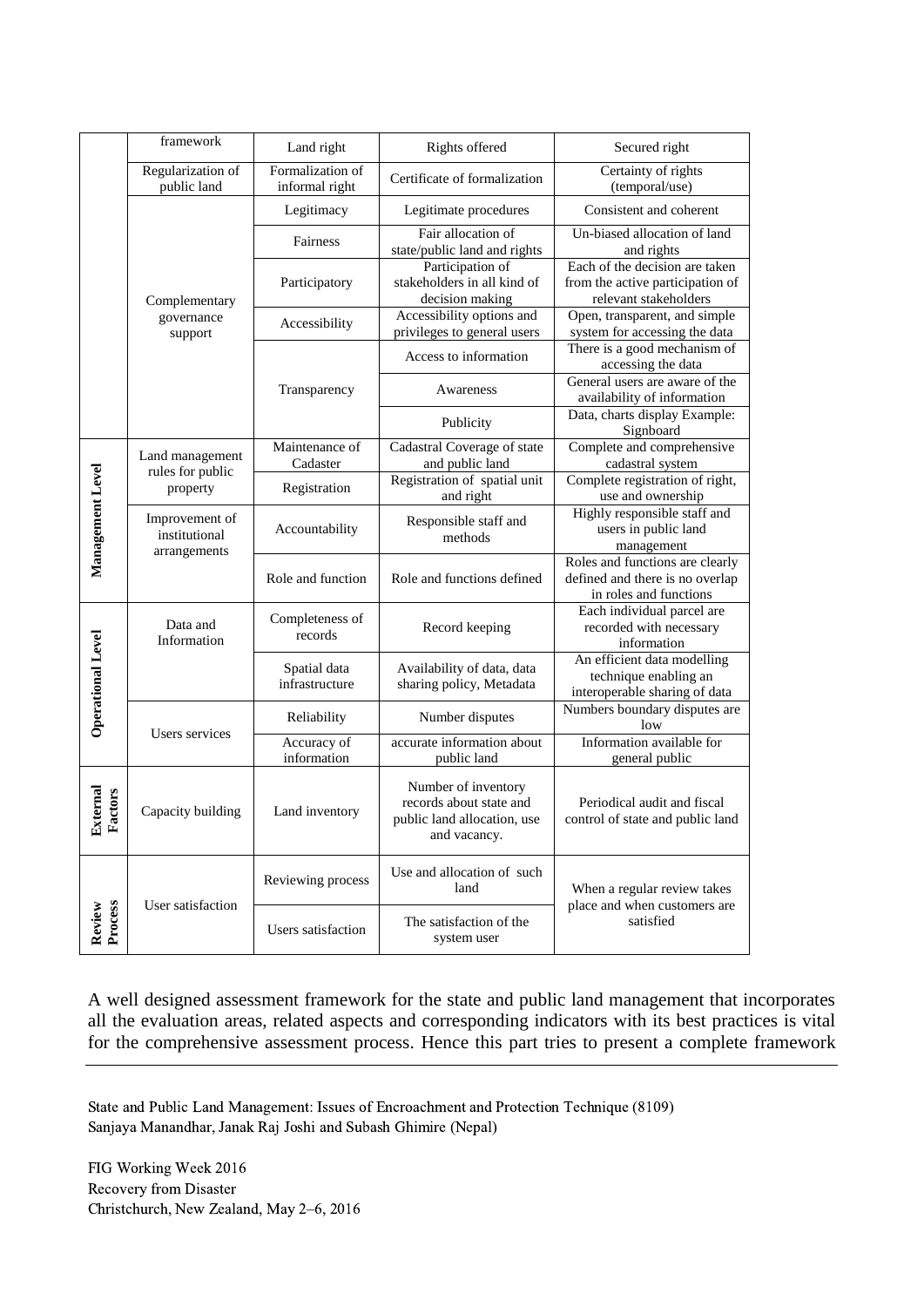for evaluation. The evaluation of any activities is important because it serves to achieve objective and provides lesson for future guidance. Formally these frameworks are used in data collection and data analysis methods to meet study objectives.

#### **4 MATERIALS AND METHODS**

The case study area was selected in Ward no 11 of Banepa Municipality, Kavrepalanchok district in Nepal. It was suitable for the study because there are ongoing different types of use, management

and activities of public land in one hand and different encroachment issues are noticed in other hand. It is also suitable because the location contains geographical variation and spread commercial land to rural forest area within. Banepa is situated in a valley at about 4800 feet, above the sea level. Banepa, the historical town, about 26 km east from Kathmandu situated in Bagmati, Central Nepal and geographically located in 27° 38' 0" North, 85° 31' 0" East, which



<span id="page-6-0"></span>Figure 3: Map of study area

is shown in [Figure 3.](#page-6-0)

The primary data collection and secondary data

collection is important for every study which are based on spatial and household survey for this study. The selection of the key informant was fulfilled by cluster sampling technique. In case of data collection and its validity, the way of scientific approaches were applied. Ethical consideration was taken in high priority. The data processing and analysis of the qualitative data processing is done using Visio-2007, SPSS and also by the MS-Excel 2013 and for spatial analysis there is used Arc Map 9x.

### **5 RESUSLTS AND ANALYSIS**

This part includes state land information on tabular format, map of state land encroachments of case study area. There is 126126 m<sup>2</sup> public land in study area in which only 56111 m<sup>2</sup> is found as barren or open public land.

| S.N. | <b>Public Land Type</b> | Area/m <sup>2</sup> |
|------|-------------------------|---------------------|
|      | Barren(Open public      |                     |
| 1    | Land)                   | 56111               |
| 2    | Road                    | 34192               |
| 3    | Stream                  | 22786               |
| 4    | Pond                    | 2172                |
| 5    | Building                | 2670                |
| 7    | Nursery                 | 8194                |
|      | <b>Total</b>            | 126126              |

Table 2: State and public land distribution

There is also sloppy forest in north side of study location covering area of  $1041566$  m<sup>2</sup>. But in the legislation of Nepal, it is classified as state land and no public can directly use and enjoy it. Forest are restricted and protected resource in Nepal and committed to

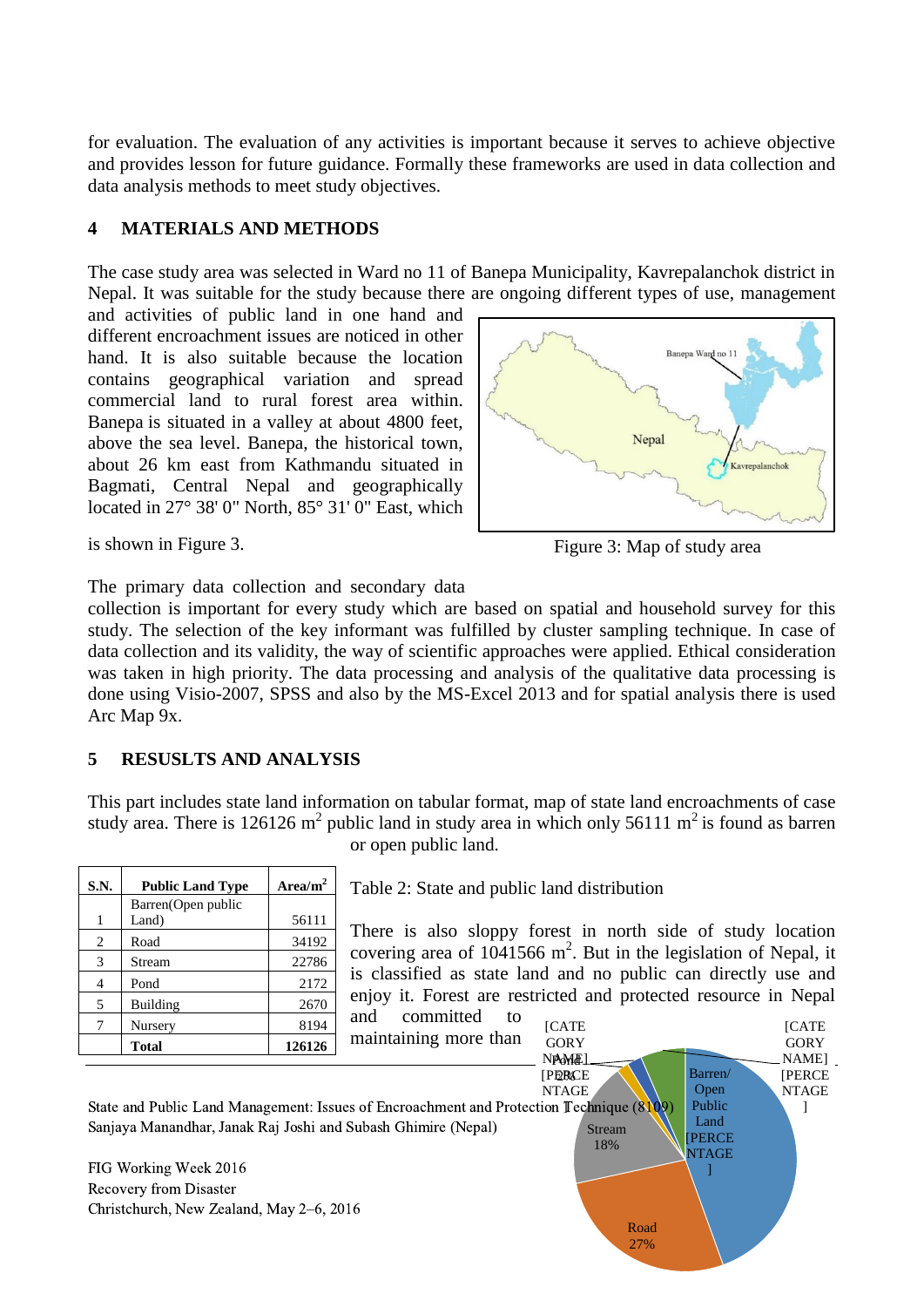40% area of national land area.

In total public land about 44% land exists as barren or open public land, 27% consists as road, 18% as stream, 2% as pond and government buildings and 7% used and restricted in purpose of Nursery, which is shown in [Figure 4.](#page-7-0) There is easy access of highway and roads in about more part of public land in study area. They are also suitable for sheltering and performing different social recreational activities. But most of public land including forest area is out of access of road, inaccessible of services and slope ground nature.

The areas suitable for open space public land are allocated in so called different development and local activities. The maximum part of public land suitable for open spaces, parks and recreational area is already covered or

<span id="page-7-0"></span>Figure 4: State and public land distribution

used for other purposes i.e. for vegetable market and covered hall which replaced the community playground, same as for Red cross buildings and building for Journalist etc. which is shown in [Table 3.](#page-7-1)

| <b>FID</b> | <b>Description</b>                             | $Area(m^2)$ |
|------------|------------------------------------------------|-------------|
| 0          | Vegetable Market and Covered Hall              | 7320        |
|            | Red cross Building and Office of Journalist    | 6905        |
| 2          | Animal Development Area (Pashu Bikash Ratmate) | 1445        |
| 3          | <b>Bhakteshor School</b>                       | 1112        |
| 4          | Road                                           | 672         |
| 5          | Ward Office                                    | 165         |
| 6          | Road                                           | 1162        |
| 7          | Kavre Multiple Campus                          | 3615        |
| 8          | Road                                           | 1598        |
|            | <b>Total Area</b>                              | 23994       |

Table 3: List of total used state and public land

<span id="page-7-1"></span>There may be distinct positive impact of such allocation of the good characterized state and public lands in study area. But most of respondents do not agree that ongoing allocation of public land use is sustainable. In study area, about  $23994 \text{ m}^2$  of public land is allocated for different social purposes where  $32118 \text{ m}^2$  public land which is located in inaccessible and slope nature is remained, which is shown in [Table 4.](#page-8-0) That data table shows that there is inconsistency and no plan in distribution and

State and Public Land Management: Issues of Encroachment and Protection Technique (8109) Sanjaya Manandhar, Janak Raj Joshi and Subash Ghimire (Nepal)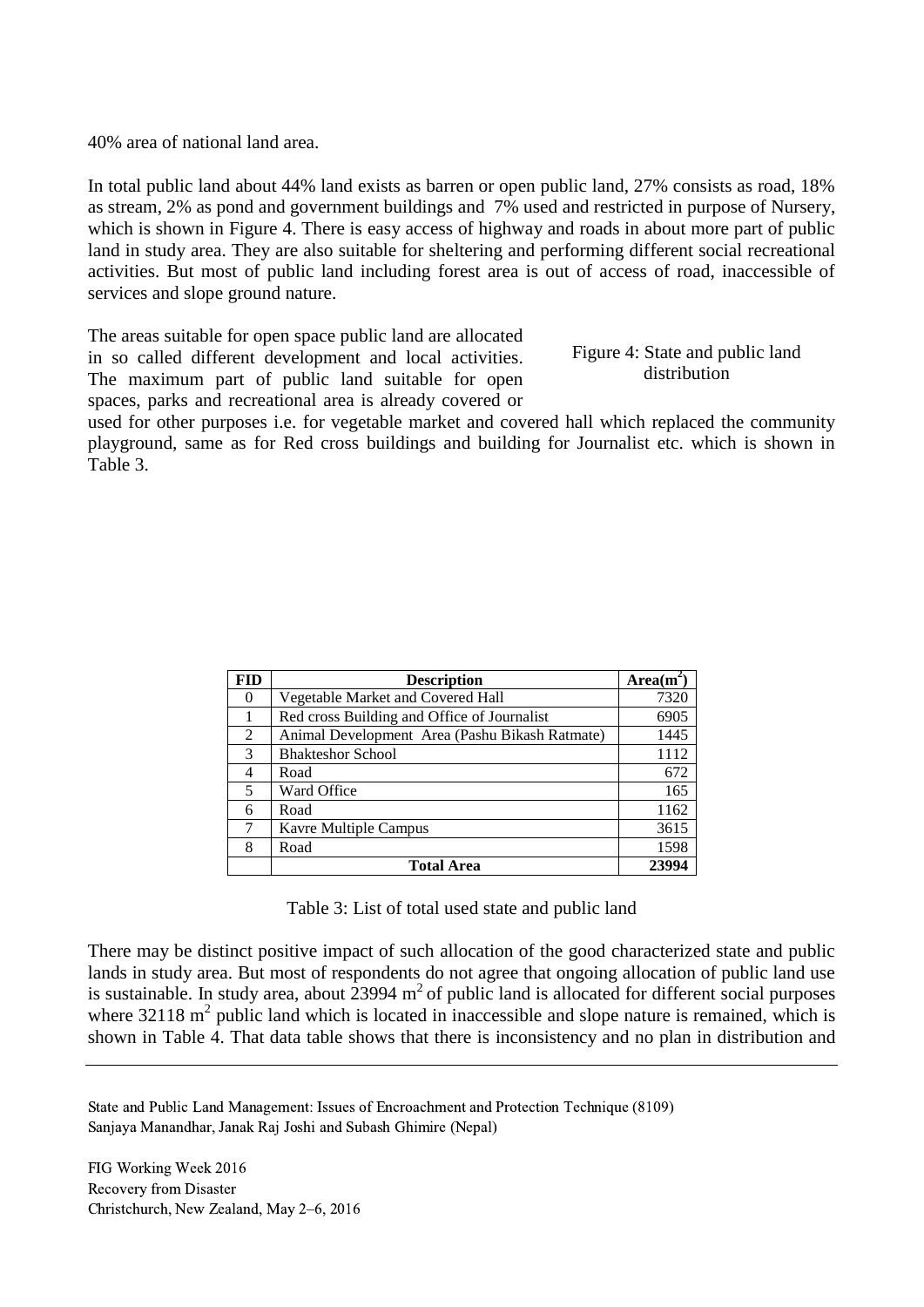allocation of public land. The result can be analyzed as there may be lack of open space and public land access for purpose of parks, children entertainment spots, recreational area and spots for sheltering when disaster occurs.

| FID | <b>Description</b>                          | $Area(m^2)$ |
|-----|---------------------------------------------|-------------|
| 0   | Chandeshori Stream (Khola)                  | 58          |
| 1   | Kuikel Village (Gau)                        | 7393        |
| 2   | Kuikel Village (Gau)                        | 711         |
| 3   | Kuikel Village (Gau)                        | 565         |
| 4   | Chandeshori forest east                     | 8864        |
| 5   | Khatri Village (Gau)                        | 1667        |
| 6   | Ratmate- Punyamati Riverside                | 700         |
| 7   | Vegetable Market and Covered Hall           | 1266        |
| 8   | Red cross Building and Office of Journalist | 5166        |
| 9   | Kavre Multiple Campus                       | 2979        |
| 10  | Chandeshori forest east                     | 2748        |
|     | <b>Total Area</b>                           | 32118       |

Table 4: List of total remained / vacant state and public land

<span id="page-8-0"></span>There is information about total used state land as 43% and total vacant land as 57% in ratio of state land without jungle area.

| No.   | Area/m2 | <b>Description</b>     |  |
|-------|---------|------------------------|--|
| 1     | 360     | Khatri village-Gau     |  |
| 2     | 1865    | Khatri village-Gau     |  |
| 3     | 1374    | Khatri village-Gau     |  |
| 4     | 2934    | Eye Hospital           |  |
| 5     | 520     | Eye Hospital           |  |
| 6     | 5672    | Kuikel village-Gau     |  |
| 7     | 903     | Kuikel village-Gau     |  |
| 8     | 2625    | Kuikel village-Gau     |  |
| 9     | 939     | <b>Bhakteshor Pond</b> |  |
| 10    | 216     | Cold store Pond        |  |
| Total |         | 17409                  |  |

<span id="page-8-1"></span>Table 5: State and public land encroachment

As the result of study, there are maximum encroachment evidences in open border i.e. forest boundaries, open public lands and ponds. Forests that are bounded by natural stream are safe from public encroachment. But the public land with having private parcels are more in risk of encroachment which we clearly see in map as Figure 6 and result as Table 5. So, we can easily evaluate the importance of physical boundary for state and public land protection. [Table 5](#page-8-1) tries to show the encroachment description with respect to area concerning related map in case study area.

State and Public Land Management: Issues of Encroachment and Protection Technique (8109) Sanjaya Manandhar, Janak Raj Joshi and Subash Ghimire (Nepal)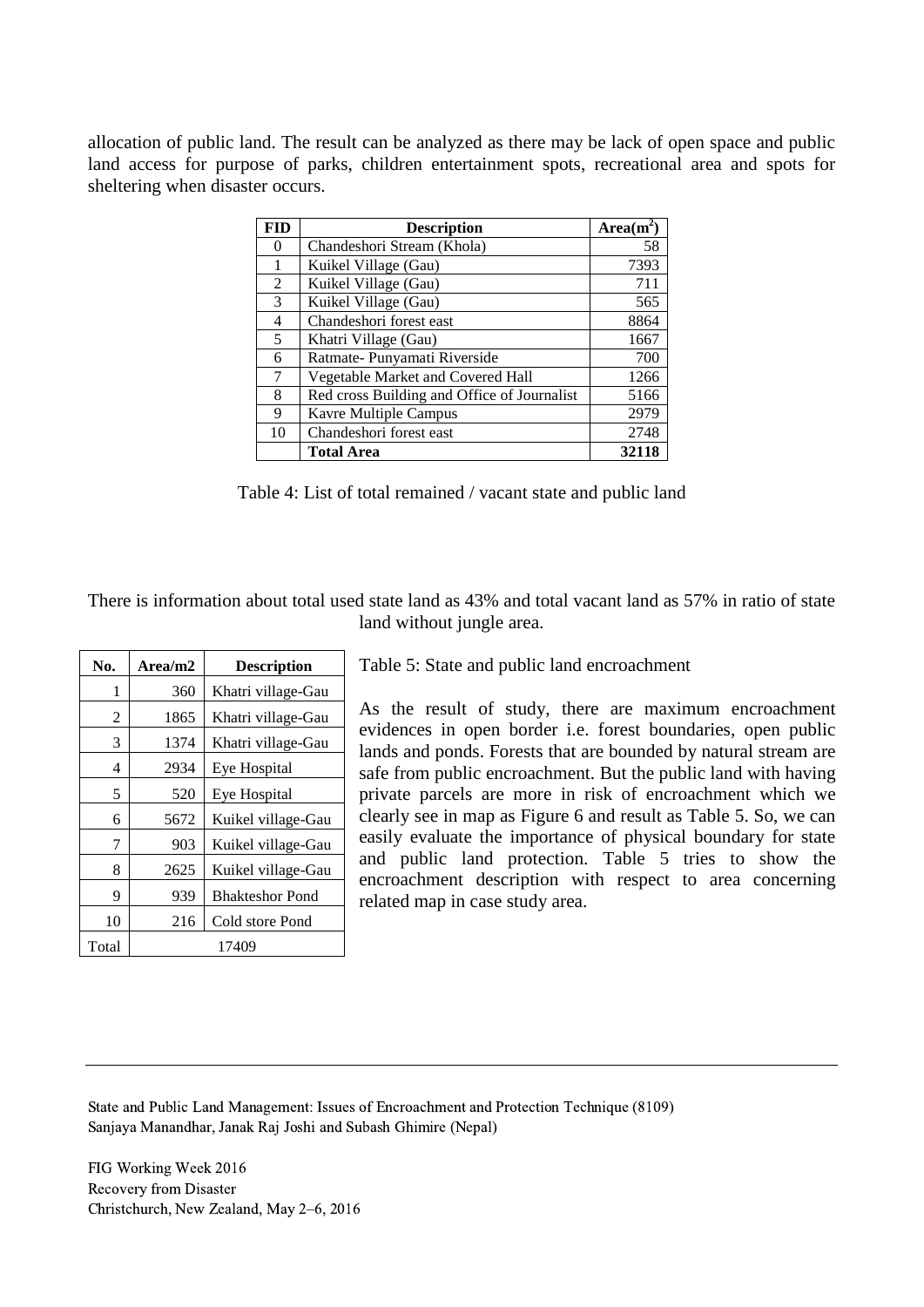Based on about 70 house hold survey and interview data, there exists lack of sustainable vision of local government, communities and stakeholders in better management of state and public land which is shown in Figure 5. In study of encroachment and different management, governance aspects of state and public land management, responses indicates



#### Figure 5: House hold response

about continuous encroachment of public land. They disagree on good transparency, access and reliability on public land information. They feels there is need of improvement in fairness and legitimacy as governance aspect.

State and Public Land Management: Issues of Encroachment and Protection Technique (8109) Sanjaya Manandhar, Janak Raj Joshi and Subash Ghimire (Nepal)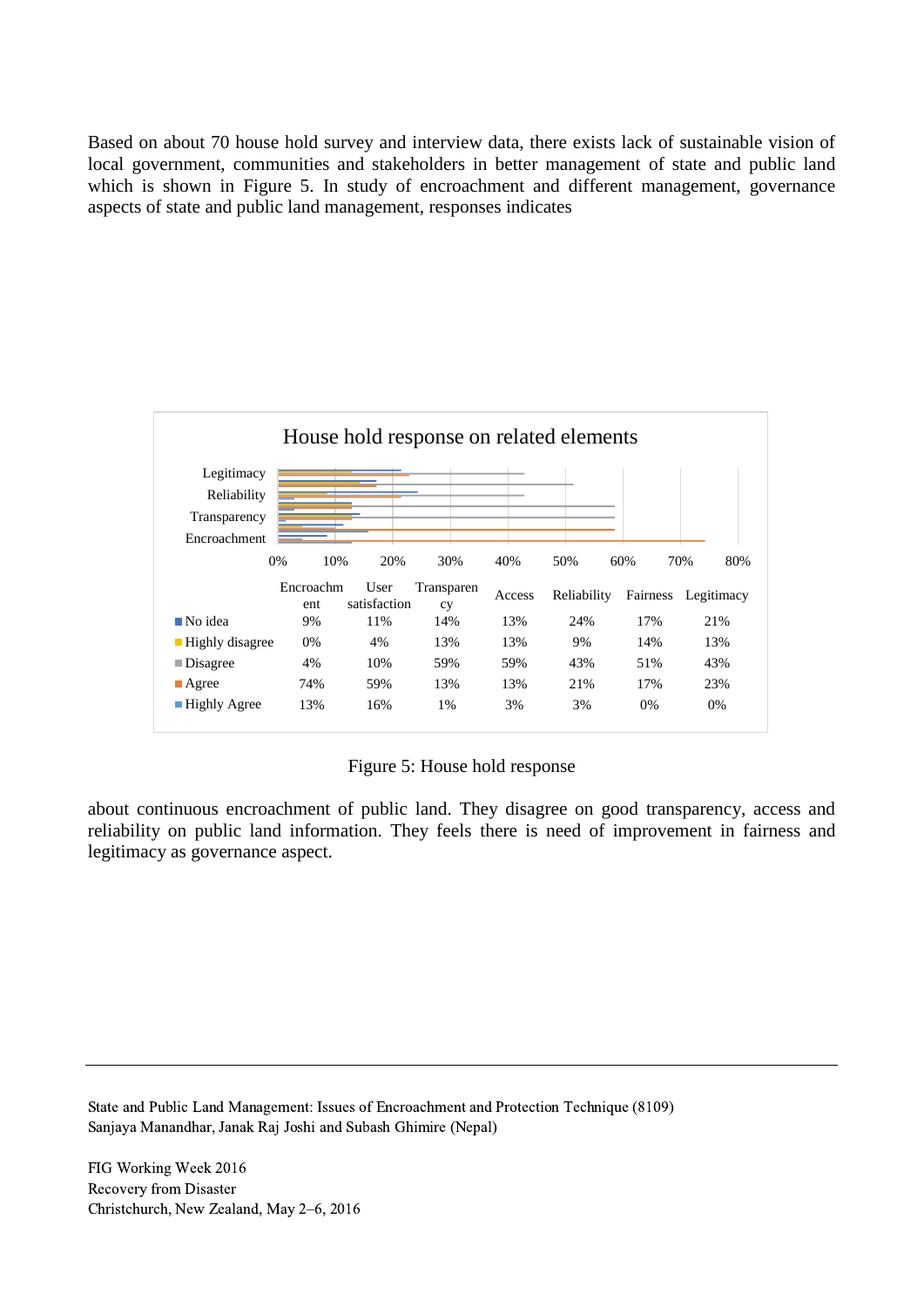Different types of state and public lands in case study area, mainly the Parti i.e. Barren land, Road, Stream, Pond, Government building, Jungle- Forest area, Nursery and Temple are shown on map in [Figure 6](#page-10-0). The overall content and context of state and public land are shown with the categories and area of state land in units. This paper tries to identify the encroachment of state and public land after comparative analysis with study of cadastral maps, images and field verification. Major noticed public land encroachment or more than  $100 \text{ m}^2$  are identified in map which is shown in [Figure 6](#page-10-0) and parcels are tabulated in Table 5. This indicates that the Jungle or forest area is severely encroached



<span id="page-10-0"></span>Figure 6: Map of State and public land encroachment

in study location. Another, Ponds are secondly more encroached public land in study area.

## **6 DISCUSSION**

On the basis of literature review, case study and data analysis, for overall state and public land management, boundary of environment is set out with its policy, institutional arrangement and land information constraints. SWOT analysis is commonly known for the analysis of situation to

State and Public Land Management: Issues of Encroachment and Protection Technique (8109) Sanjaya Manandhar, Janak Raj Joshi and Subash Ghimire (Nepal)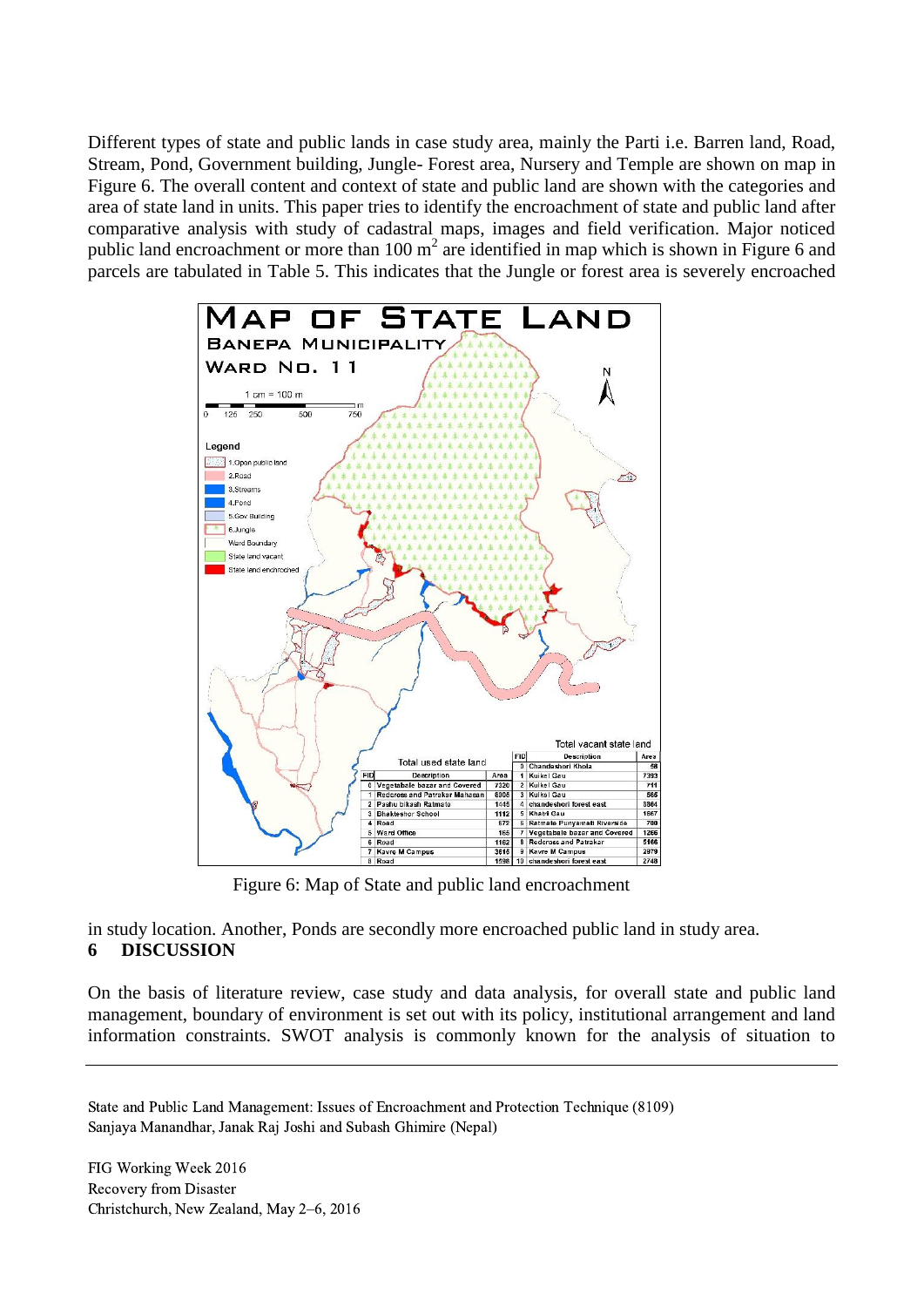developing the strategic planning process, which is applied to study and identify factors of public land encroachments.

|                        | <b>Strength</b>                                                                                                                                                                                                                                                                                                              | <b>Weakness</b>                                                                                                                                                                                                                                                                                                                                                                                                                                                                                                                    |
|------------------------|------------------------------------------------------------------------------------------------------------------------------------------------------------------------------------------------------------------------------------------------------------------------------------------------------------------------------|------------------------------------------------------------------------------------------------------------------------------------------------------------------------------------------------------------------------------------------------------------------------------------------------------------------------------------------------------------------------------------------------------------------------------------------------------------------------------------------------------------------------------------|
| Internal Factor        | • Legal provisions of Acts and rules for<br>management and protection.<br>• Existence of National Land Use Policy-<br>NLUP and Working Policy for Government<br>land Registration and Lease-WPGRL.<br>• Addressed<br>level<br>wise<br>institutional<br>management and protection issues.<br>• State land registers and maps. | • Unclear tenure definition and use right<br>mechanisms of state and public land.<br>· Poor public land governance in terms of<br>legitimacy, fairness, participation aspects.<br>• Gap and overlaps in institutional role,<br>function, accountability and responsibility.<br>· Lack of data reliability, completeness,<br>accuracy, transparency and user access of state<br>land information.<br>• Lack of periodical review of state and public<br>land property.<br>• Lack of boundary demarcation of state land<br>property. |
|                        | Opportunity                                                                                                                                                                                                                                                                                                                  | <b>Threats</b>                                                                                                                                                                                                                                                                                                                                                                                                                                                                                                                     |
| <b>External Factor</b> | • Formalization of informal and encroached<br>settlements.<br>• Provision of land access to poor and<br>discriminated social groups.<br>• Support concession, lease and contract.<br>• Land inventory and audit.<br>· Proper registration and maintenance of<br>cadaster.<br>• Proper use of SDI and ICT.                    | • Increasing rate in state land encroachment<br>and informal settlement.<br>• Misuse and unsustainable allocation of state<br>and public land.<br>• Increasing loss of open spaces.<br>• Lack of land for infrastructure development<br>towards concept of smart city.<br>• Stakeholders and user satisfaction.                                                                                                                                                                                                                    |

#### Table 6: SWOT matrix

<span id="page-11-0"></span>Major factors influencing encroachment and state and public land management system is shown in [Table 6](#page-11-0). It shows main strength of the system in internal factors as its legal provisions, existence of National Land Use Policy- NLUP and Working Policy for Government land Registration and Lease- WPGRL, addressed level wise institutional protection issues and availability of map and registers of land. Unclear tenure system, poor land governance, institutional gaps and overlaps, poor land information and lack of periodical review are main weak factors of state and public land management .in study area.

State and Public Land Management: Issues of Encroachment and Protection Technique (8109) Sanjaya Manandhar, Janak Raj Joshi and Subash Ghimire (Nepal)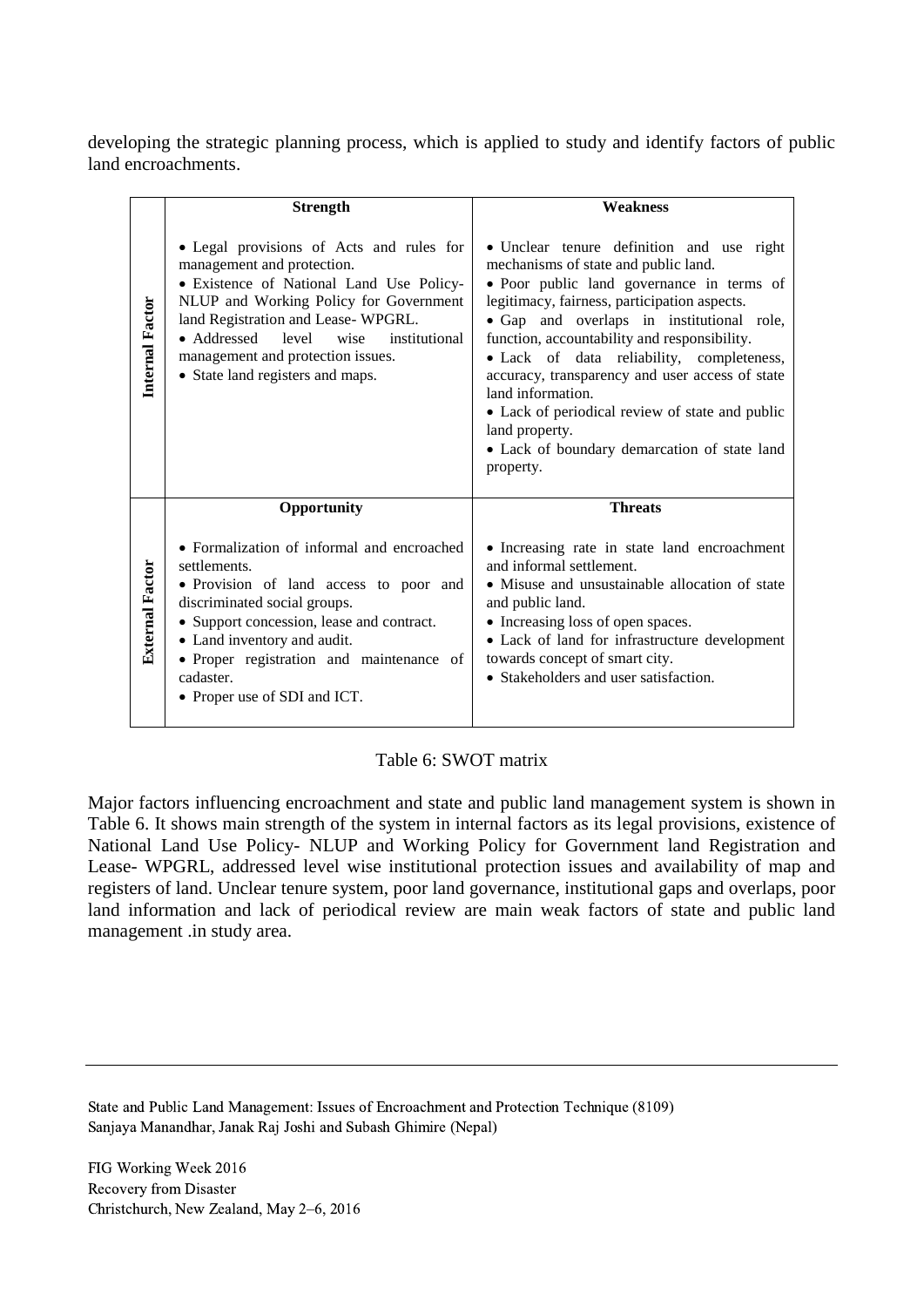In case of external factor, formalization of informal settlements, concession, lease and contract, land inventory and audit, registration and maintenance of cadaster and use of SDI are emerging factor to develop efficient state and public land management and protection. But, there is still threat of increasing land encroachment, misuse and unsustainable allocation due to poor state and public land management.

The factors of state and public land encroachment and poor management are fused in SWOT matrix to formulate strategy as shown in [Table 6](#page-11-0), where Strength-Opportunity, Strength- Threat, Weakness- Opportunity and Weakness-Threat strategies are generated in major aspects of policy, institutional arrangement and information level.

There is taken Strength factors of state and public land to overcome its Weakness and minimize Threats when formulating strategy. Opportunistic factors are considered to address system and environmental Weakness and recover them, which will support to avoid and lessen factors related to Threat.



Figure 7: Use case diagram of state and public land protection technique.

<span id="page-12-0"></span>State and Public Land Management: Issues of Encroachment and Protection Technique (8109) Sanjaya Manandhar, Janak Raj Joshi and Subash Ghimire (Nepal)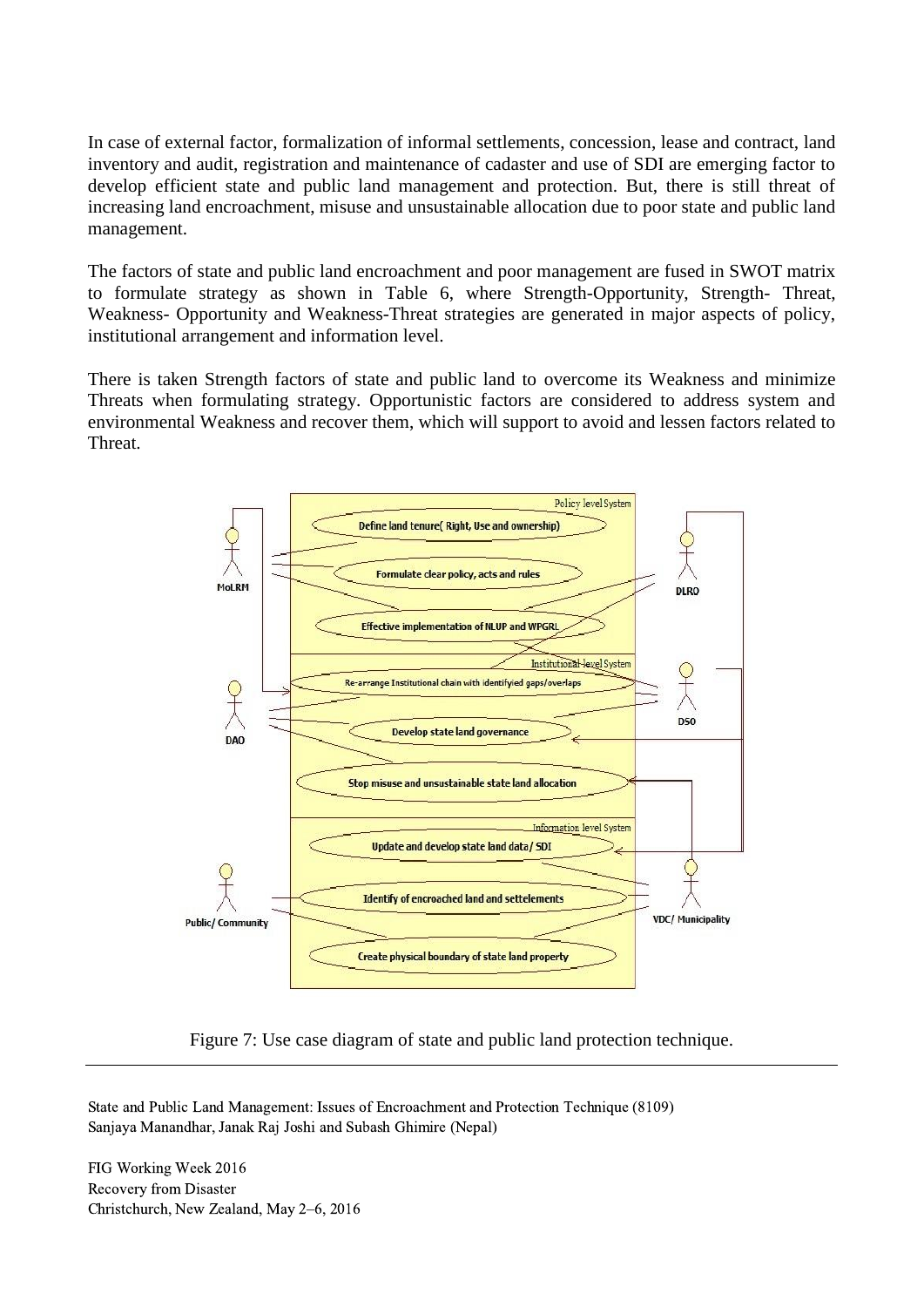This discussion part tries to present state and public land protection technique along with previously identified issues and factors based on policy, institutional arrangement and information aspect. SWOT matrix was performed for identifying key factors of encroachment and SWOT strategy was formulated with fusion of internal and external factors to generate required strategies, which develops overall state and public land protection technique, which is shown in [Figure 7](#page-12-0). It mainly identifies the key actors and cases of protection technique.

After discussion on factors and strategies, there are some important key actors identified from data analysis and assessment of state and public land. Ministry of Land Reform and Management-MoLRM, District Administration Office- DAO, District Land Revenue Office- DLRO, District Survey Office- DSO, local government i.e. Village Development Committee- VDC/ Municipality and Public or Community are main actors of state and public land protection and its management. The major strategic consideration are classified into policy, institutional arrangement and information aspects in three different system as shown in Figure 7. There are different cases defined for protecting encroachment and management of such land. The relation between actors and cases is also shown in that Figure 7. Defining land tenure as its right, use and ownership aspect is one of the important cases which should be addressed by MoLRM in policy level. There is also need of formulation of clear policy, acts and rules and effective implementation of NLUP and WPGRP for good governance of such land, which will support in eliminating encroachment of land and motivate to effective management.

There is need of re-arrangement of institutional chain for identifying gaps and overlaps in involvement of MoLRM, DAO and DSO. Development of state land governance is also important case with involvement of DLRO, DSO, and DAO. There is fast need of stopping misuse and unsustainable allocation of such land in institutional level. In information level, updating and developing state land SDI is crucial. To protect encroachment, there is need of identifying encroached land and settlements and creating boundary of state land can directly protect and manage state and public land.

## **7 CONCLUSION**

State and public land management is a critical factor for ensuring good governance in the land administration of any country. There are common factors involved in poor state and public land management. There is commonly ambiguity in institutional roles and responsibilities, a lack of accountability or methodology in the systems of allocation, appropriation, disposal or use of state and public land, and a lack of information on state and public land. Weak governance in this area has direct and indirect implications for citizens, and broader effects on economic development, political legitimacy, peace and security and development cooperation.

State and public land are generally badly managed throughout the world because of its low national priority agenda and insufficient policy, process and institutional framework. Badly managed state land and low priority agenda is not only decreasing its efficiency but increasing encroachment options also. Protection of state and public land is important issue of every national land

State and Public Land Management: Issues of Encroachment and Protection Technique (8109) Sanjaya Manandhar, Janak Raj Joshi and Subash Ghimire (Nepal)